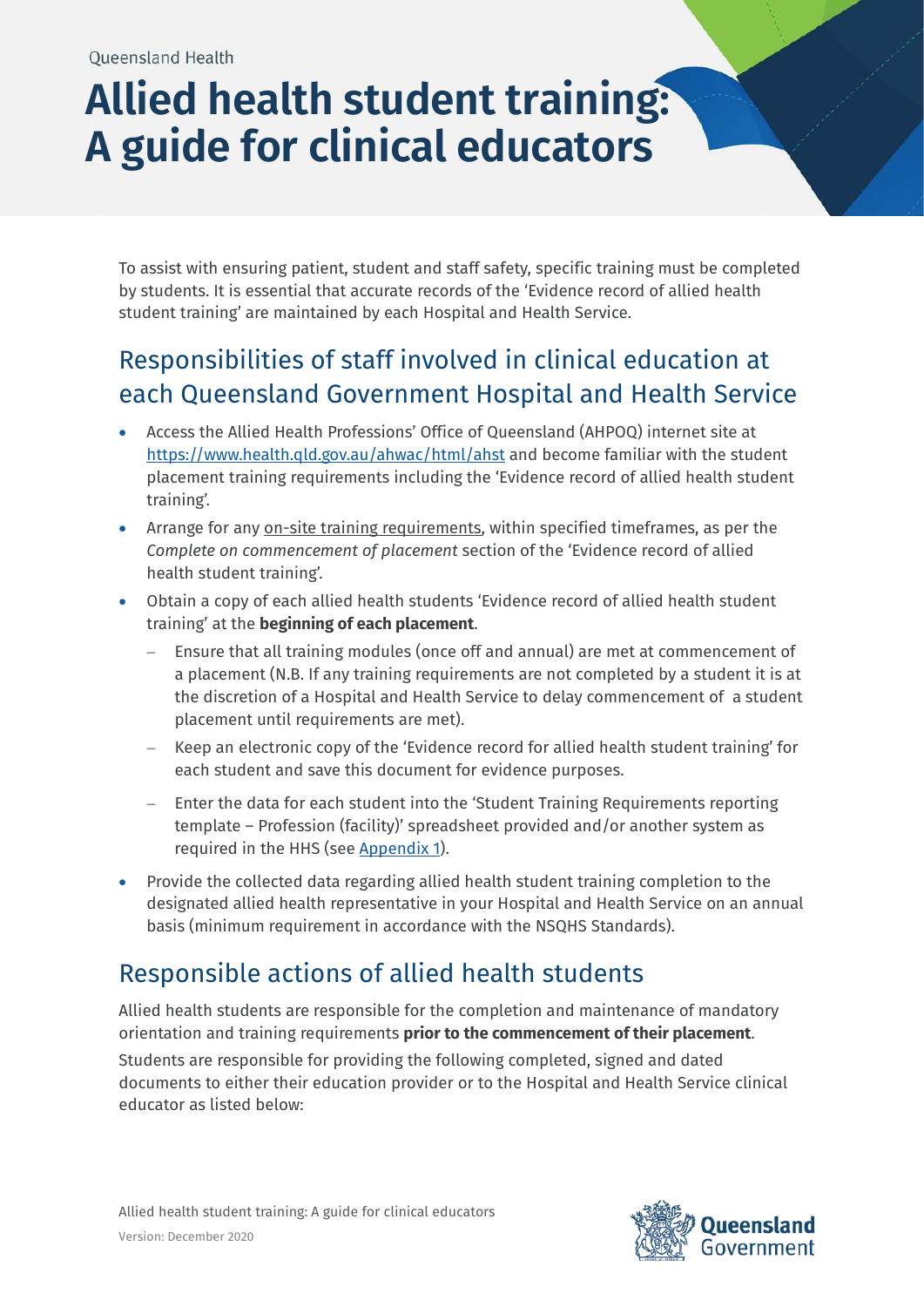- 'Student orientation checklist' [\(https://www.health.qld.gov.au/employment/clinical](https://www.health.qld.gov.au/employment/clinical-placement/students)[placement/students\)](https://www.health.qld.gov.au/employment/clinical-placement/students) and any supporting documents to their **education provider placement coordinator**.
- 'Evidence record of allied health student training' [\(https://www.health.qld.gov.au/ahwac/html/ahst\)](https://www.health.qld.gov.au/ahwac/html/ahst) and any supporting documents to the **Hospital and Health Service clinical educator** (or other nominated contact where a clinical educator is not available) at the commencement of each placement.

#### Responsibilities of education providers

Education providers, in collaboration with Hospital and Health Services, are requested to ensure that students are provided with the appropriate training to support their safe and active engagement in clinical placements. The completion of training modules prior to placements will facilitate the early commencement of clinical learning on placements.

Education provider placement coordinators are requested to:

- Ensure that all training able to be undertaken off-site is completed by allied health students, including the required annual refreshers **prior to the commencement of placements**.
- Ensure that students complete the student orientation requirements outlined on the Queensland Health clinical placement website [\(https://www.health.qld.gov.au/](https://www.health.qld.gov.au/employment/clinical-placement) [employment/clinical-placement\)](https://www.health.qld.gov.au/employment/clinical-placement).
	- Ensure that allied health students receive and complete the 'Student orientation checklist' [\(https://www.health.qld.gov.au/employment/clinical-placement/](https://www.health.qld.gov.au/employment/clinical-placement/students/australian/documents) [students/australian/documents\)](https://www.health.qld.gov.au/employment/clinical-placement/students/australian/documents)
	- − NB: **Education providers only** are required to retain a record of this completed document.
- Ensure that students complete the student training requirements outlined on the Allied Health Professions' Office of Queensland student placements website [\(https://www.health.qld.gov.au/ahwac/html/ahst\)](https://www.health.qld.gov.au/ahwac/html/ahst).
	- Ensure that allied health students receive and maintain the 'Evidence record of allied health student training' and ensure students are aware that the completed evidence record must be provided to each Queensland Health facility **at the commencement of each placement**.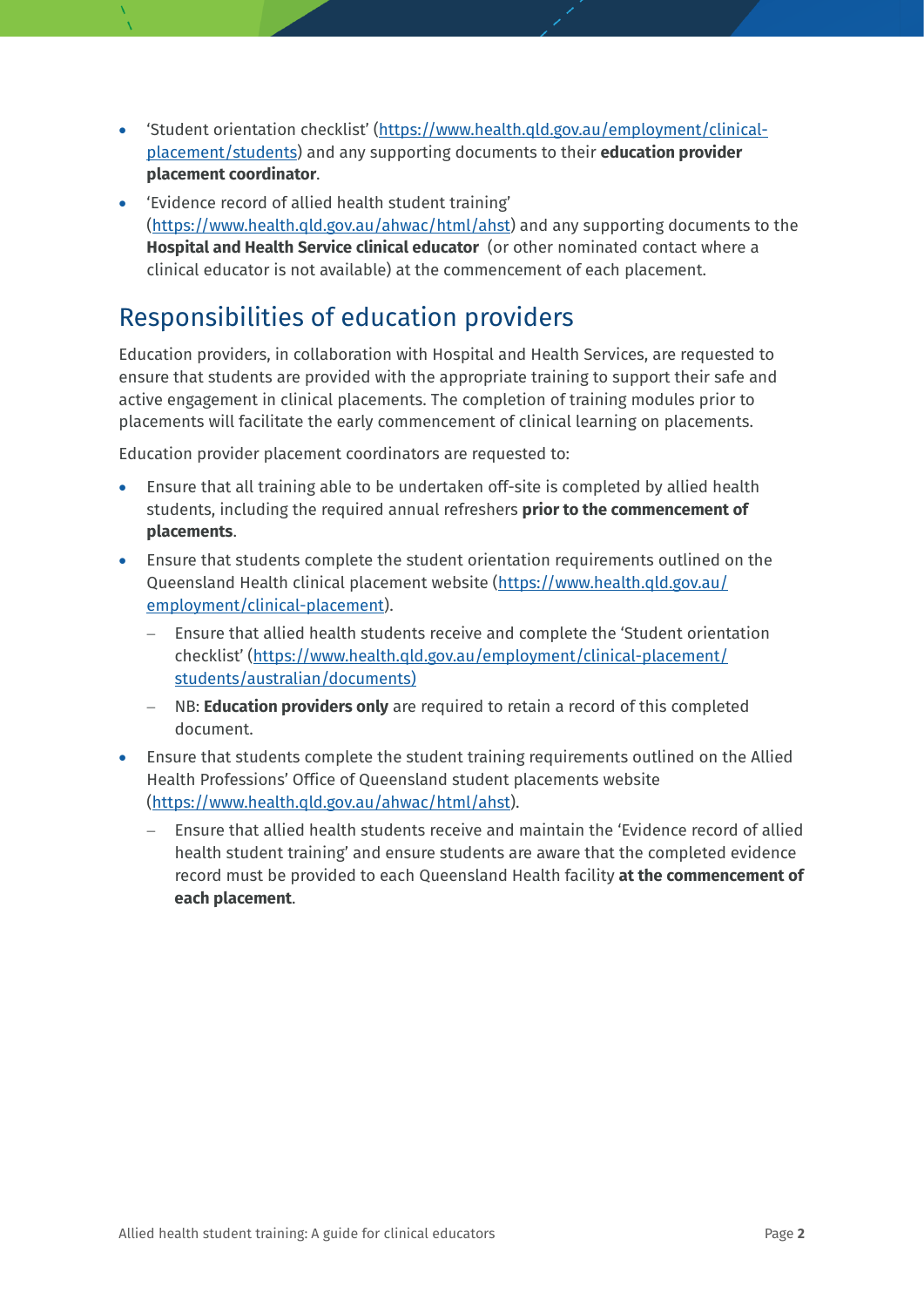## <span id="page-2-0"></span>Appendix 1: Example saving strategy for allied health student training requirements

1. Choose a location that is accessible by all staff involved in clinical education at your Hospital and Health Service. Create an evidence folder for all allied health student data.

| 3.0 Students                                                                        |                                                                                                                       |                                  |
|-------------------------------------------------------------------------------------|-----------------------------------------------------------------------------------------------------------------------|----------------------------------|
| Edit<br>View<br>Tools<br>Favorites<br>Eile                                          | Help                                                                                                                  |                                  |
| G<br>Рĥ<br>Back *                                                                   | $\boxed{11}$ - $\boxed{S}$ Folder Sync<br>Search <b>P</b> Folders                                                     |                                  |
| Address   L:\COMMON\Metro South AH CE Network\3.0 Students                          |                                                                                                                       | $\Rightarrow$ Go<br>$\checkmark$ |
| $\bullet$<br><b>File and Folder Tasks</b>                                           | Multidisciplinary student placement evaluation<br>Multidisciplinary student sessions<br>National student registration |                                  |
| $\bullet$<br><b>Other Places</b>                                                    | Student orientation<br>Student Training Requirements - Evidence folders                                               |                                  |
| Metro South AH CE<br>Network                                                        |                                                                                                                       |                                  |
| My Computer                                                                         |                                                                                                                       |                                  |
|                                                                                     |                                                                                                                       |                                  |
| $\bullet$<br><b>Details</b>                                                         |                                                                                                                       |                                  |
| <b>Student Training</b><br><b>Requirements - Evidence</b><br>folders<br>File Folder |                                                                                                                       |                                  |
|                                                                                     |                                                                                                                       |                                  |
|                                                                                     |                                                                                                                       |                                  |
|                                                                                     |                                                                                                                       |                                  |
|                                                                                     |                                                                                                                       |                                  |
|                                                                                     |                                                                                                                       |                                  |
|                                                                                     |                                                                                                                       |                                  |
|                                                                                     |                                                                                                                       |                                  |
|                                                                                     |                                                                                                                       |                                  |

2. Within the evidence folder create a folder for the current year.

|                                   | Student Training Requirements - Evidence folders                                                  | е                         |
|-----------------------------------|---------------------------------------------------------------------------------------------------|---------------------------|
| Edit<br>Eile<br>View<br>Favorites | <b>Tools</b><br>Help                                                                              |                           |
| Back $\star$<br>←<br>P            | $\boxed{11}$ - $\boxed{S}$ Folder Sync<br>Search <b>P</b> Folders                                 |                           |
|                                   | L:\COMMON\Metro South AH CE Network\3.0 Students\Student Training Requirements - Evidence folders | $\Box$ Go<br>$\checkmark$ |
| <b>File and Folder Tasks</b>      | $\pmb{\mathsf{g}}$<br>2014                                                                        |                           |
| <b>Other Places</b>               | $\pmb{\hat{\mathbf{x}}}$                                                                          |                           |
| 3.0 Students                      |                                                                                                   |                           |
| My Computer                       |                                                                                                   |                           |
|                                   |                                                                                                   |                           |
| <b>Details</b>                    | $\widehat{\mathbf{x}}$                                                                            |                           |
| 2014<br>File Folder               |                                                                                                   |                           |
|                                   |                                                                                                   |                           |
|                                   |                                                                                                   |                           |
|                                   |                                                                                                   |                           |
|                                   |                                                                                                   |                           |
|                                   |                                                                                                   |                           |
|                                   |                                                                                                   |                           |
|                                   |                                                                                                   |                           |
|                                   |                                                                                                   |                           |
|                                   |                                                                                                   |                           |
|                                   |                                                                                                   |                           |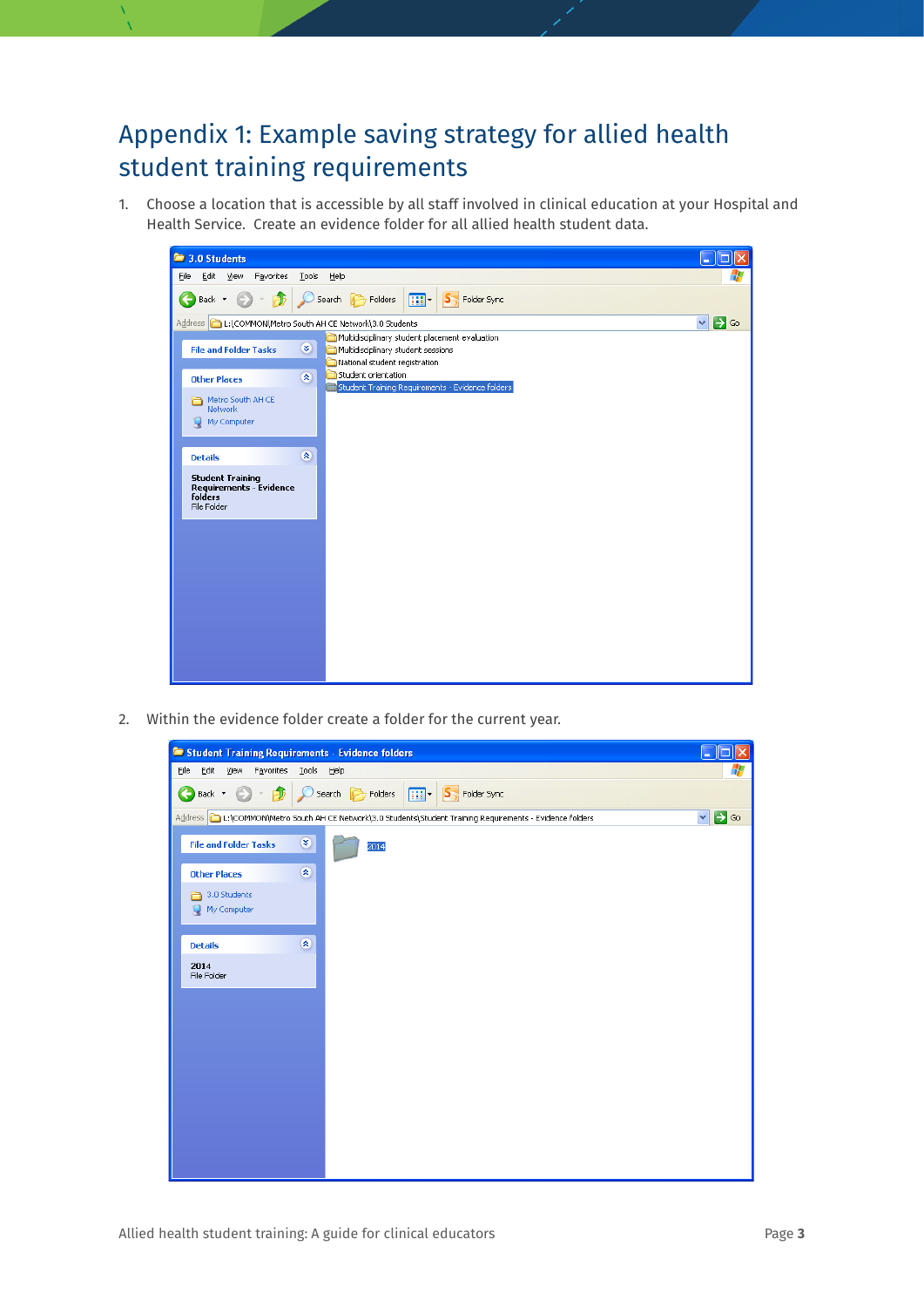3. Within the relevant year create a folder for each of the allied health professions and a folder for the collated reports from each facility.

| ■ 2014                                                                              |                                                                                                                    |                       |
|-------------------------------------------------------------------------------------|--------------------------------------------------------------------------------------------------------------------|-----------------------|
| Edit<br><b>View</b><br>Favorites<br>Tools<br>Eile                                   | Help                                                                                                               |                       |
| Back *<br>Đ                                                                         |                                                                                                                    |                       |
|                                                                                     | Address   그 L:\COMMON\Metro South AH CE Network\3.0 Students\Student Training Requirements - Evidence folders\2014 | $\Rightarrow$ Go<br>v |
| $\infty$<br><b>File and Folder Tasks</b>                                            | 2014 Collated professions - Chair only<br>Audiology<br>Clinical Measurements                                       |                       |
| $\bullet$<br><b>Other Places</b>                                                    | Exercise Physiology<br>Leisure Therapy                                                                             |                       |
| <b>Student Training</b><br>Requirements - Evidence<br><b>folders</b><br>My Computer | Medical Radiation Professions<br>Music Therapy<br>Nutrition and Dietetics<br><b>Occupational Therapy</b>           |                       |
|                                                                                     | Pharmacy                                                                                                           |                       |
| $\pmb{\hat{\mathbf{x}}}$<br><b>Details</b>                                          | Physiotherapy<br>Podiatry                                                                                          |                       |
| <b>Occupational Therapy</b><br>File Folder                                          | Prosthetics & Orthotics<br>Psychology<br>Rehabilitation Engineering                                                |                       |
|                                                                                     | Social Work                                                                                                        |                       |
|                                                                                     | Speech Pathology                                                                                                   |                       |
|                                                                                     |                                                                                                                    |                       |
|                                                                                     |                                                                                                                    |                       |
|                                                                                     |                                                                                                                    |                       |
|                                                                                     |                                                                                                                    |                       |
|                                                                                     |                                                                                                                    |                       |
|                                                                                     |                                                                                                                    |                       |
|                                                                                     |                                                                                                                    |                       |
|                                                                                     |                                                                                                                    |                       |

4. Within each profession folder, list all of the facilities where students may undertake placement (as required). A spreadsheet enabling the recording of compliance with the training requirements should be housed in each profession's folder. The [Student Training Requirements Evidence](https://qheps.health.qld.gov.au/alliedhealth/html/allied-health-student-training-requirements)  [reporting template](https://qheps.health.qld.gov.au/alliedhealth/html/allied-health-student-training-requirements) is an example of a spreadsheet that could be used to record student provision of evidence records in your HHS. This example will need to be modified to suit your HHS as accreditation records are required at the facility level therefore each HHS facility needs to be added into your HHS spreadsheets.

It is important that you do not change the name of the reporting template (other than to state profession and facility) so that the person who collates the report can create links to the main reporting template to allow for auto-population of the template.

5. If your HHS requires reporting on compliance with the training requirements you may need to consider an auditing process to support this reporting to management. An example of an audit report is here titled [Audit report on student training requirements for allied health directors.](https://qheps.health.qld.gov.au/alliedhealth/html/allied-health-student-training-requirements)